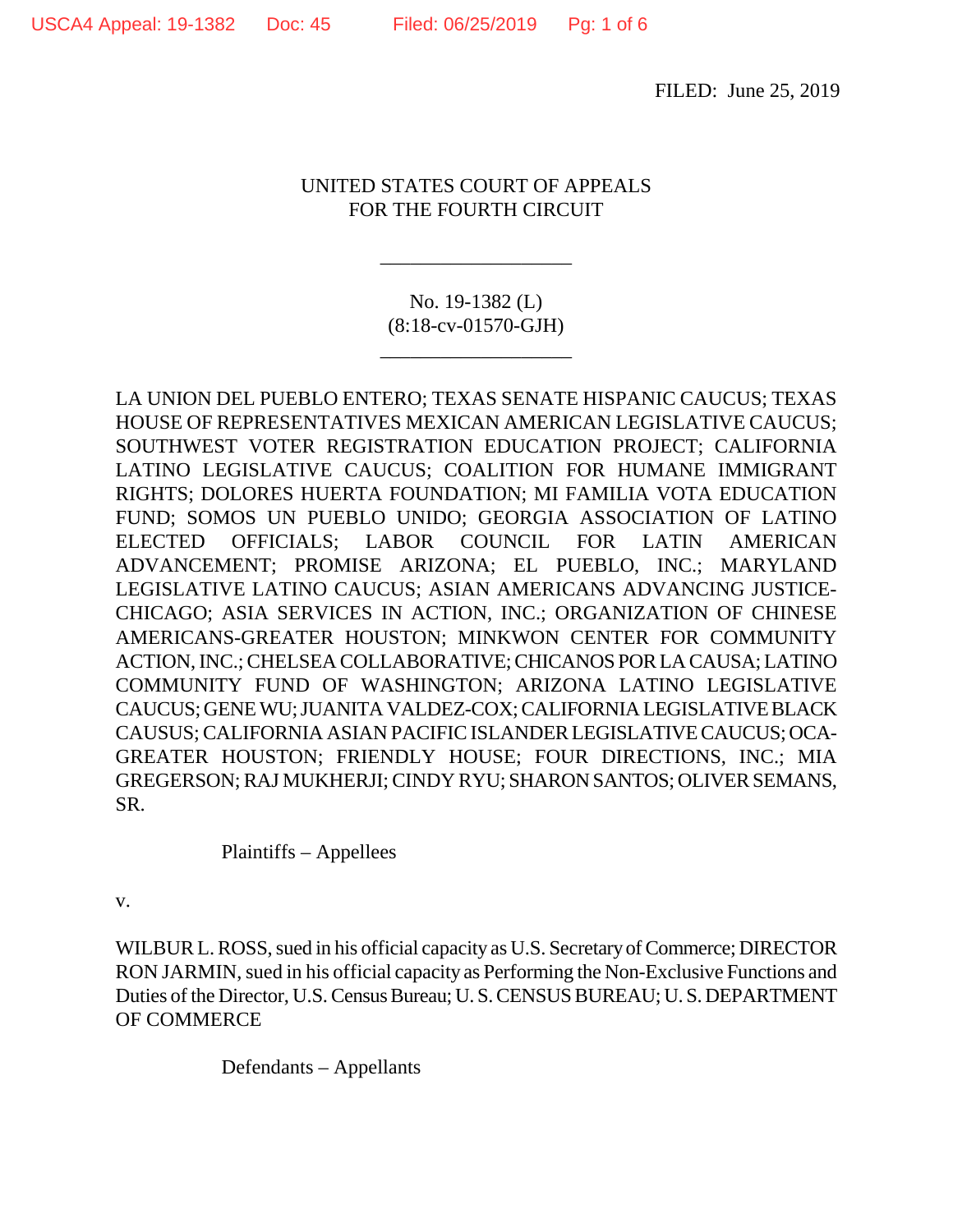No. 19-1387 (8:18-cv-01041-GJH)

\_\_\_\_\_\_\_\_\_\_\_\_\_\_\_\_\_\_\_

\_\_\_\_\_\_\_\_\_\_\_\_\_\_\_\_\_\_\_

ROBYN KRAVITZ; MICHAEL KRAVITZ; CATHERINE NWOSU; NNABUGWU NWOSU; JOANNE WILSON; RICHARD MCCUNE; JOSE MORENO; DIANA ALEXANDER; MARTHA SANCHEZ; LAUREN RACHEL BERMAN; YAMILE LABORI; SARAH BRYAN; ALEJANDRO CHAVEZ; MICHAEL KAGAN; SONIA CASAREZ SHAFER; LAZARA YOELVIS MAGADAN; LINDA RIVAS; T. CARTER ROSS; VIRGINIA GARCIA; ELIZABETH BUCHANAN; MAEGAN ORTIZ

Plaintiffs – Appellees

v.

UNITED STATES DEPARTMENT OF COMMERCE; U. S. CENSUS BUREAU; WILBUR L. ROSS, in his official capacity as Secretary of Commerce; KAREN DUNN KELLEY, in her official capacity as the Under Secretary for Economic Affairs, performing nonexclusive duties of the Deputy Secretary of Commerce; RON JARMIN, in his official capacity as an employee of the U.S. Census Bureau performing the non-exclusive functions and duties of the Director of the U.S. Census Bureau; DR. STEVEN DILLINGHAM, Deputy Director of the Census Bureau

Defendants - Appellants

No. 19-1425 (8:18-cv-01570-GJH)

\_\_\_\_\_\_\_\_\_\_\_\_\_\_\_\_\_\_\_

\_\_\_\_\_\_\_\_\_\_\_\_\_\_\_\_\_\_\_

LA UNION DEL PUEBLO ENTERO; TEXAS SENATE HISPANIC CAUCUS; TEXAS HOUSE OF REPRESENTATIVES MEXICAN AMERICAN LEGISLATIVE CAUCUS; SOUTHWEST VOTER REGISTRATION EDUCATION PROJECT; CALIFORNIA LATINO LEGISLATIVE CAUCUS; COALITION FOR HUMANE IMMIGRANT RIGHTS; SOMOS UN PUEBLO UNIDO; DOLORES HUERTA FOUNDATION; MI FAMILIA VOTA EDUCATION FUND; GEORGIA ASSOCIATION OF LATINO ELECTED OFFICIALS; LABOR COUNCIL FOR LATIN AMERICAN ADVANCEMENT; PROMISE ARIZONA; EL PUEBLO, INC.; MARYLAND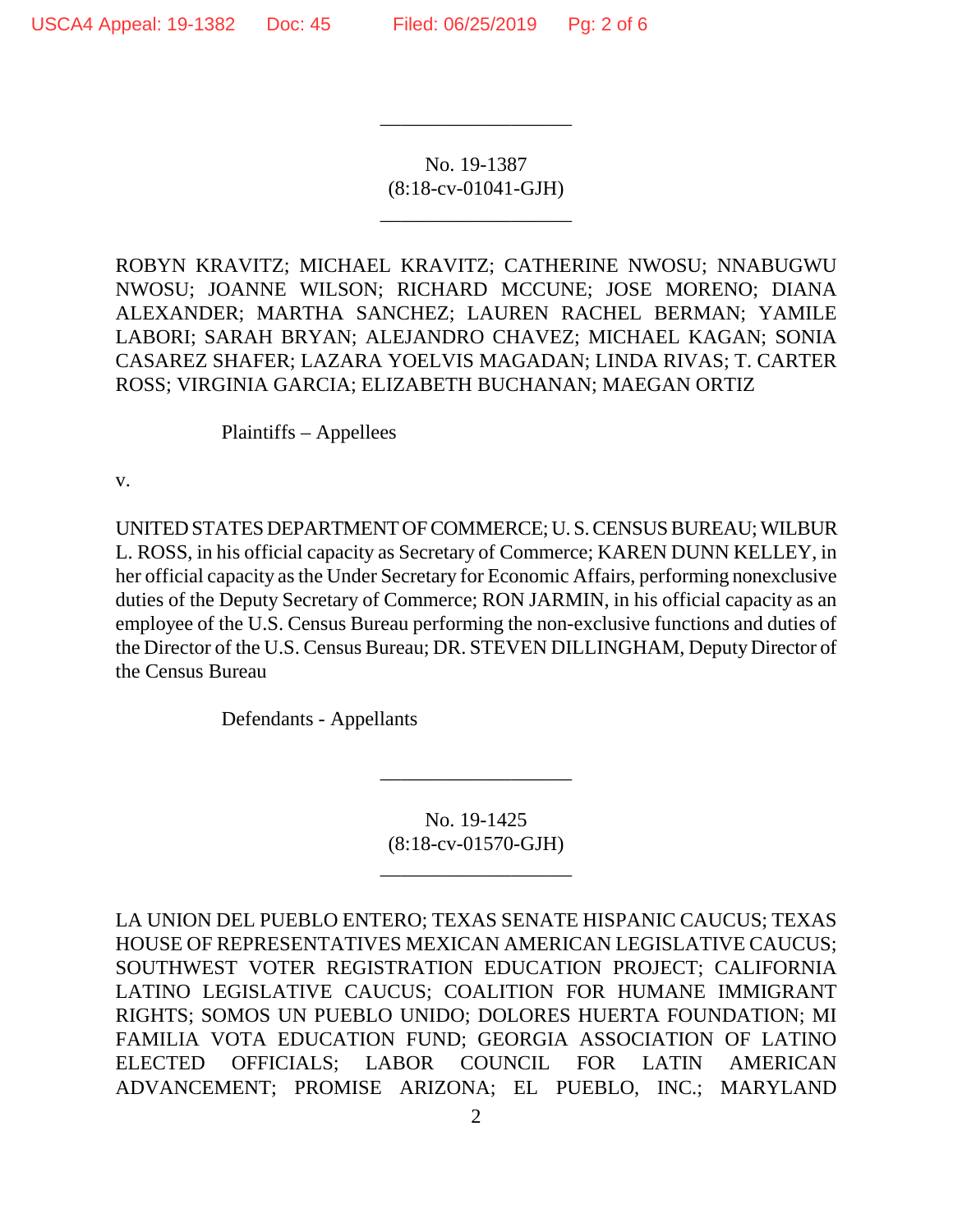LEGISLATIVE LATINO CAUCUS; ASIAN AMERICANS ADVANCING JUSTICE-CHICAGO; ASIA SERVICES IN ACTION, INC.; ORGANIZATION OF CHINESE AMERICANS-GREATER HOUSTON; MINKWON CENTER FOR COMMUNITY ACTION, INC.; CHELSEA COLLABORATIVE; CHICANOS POR LA CAUSA; LATINO COMMUNITY FUND OF WASHINGTON; ARIZONA LATINO LEGISLATIVE CAUCUS; GENE WU; JUANITA VALDEZ-COX; CALIFORNIA LEGISLATIVE BLACK CAUSUS; CALIFORNIA ASIAN PACIFIC ISLANDER LEGISLATIVE CAUCUS; OCA-GREATER HOUSTON; FRIENDLY HOUSE; FOUR DIRECTIONS, INC.; MIA GREGERSON; RAJ MUKHERJI; CINDY RYU; SHARON SANTOS; OLIVER SEMANS, SR.

Plaintiffs – Appellants

v.

WILBUR L. ROSS, sued in his official capacity as U.S. Secretary of Commerce; DIRECTOR RON JARMIN, sued in his official capacity as Performing the Non-Exclusive Functions and Duties of the Director, U.S. Census Bureau; U. S. CENSUS BUREAU; U. S. DEPARTMENT OF COMMERCE

Defendants – Appellees

## O R D E R \_\_\_\_\_\_\_\_\_\_\_\_\_\_\_\_\_\_\_

\_\_\_\_\_\_\_\_\_\_\_\_\_\_\_\_\_\_\_

Upon consideration of submissions relative to the plaintiffs' motion for remand, this Court hereby grants the motion. More specifically, we remand for further proceedings on the Fifth Amendment equal protection claim and the 42 U.S.C. § 1985 claim, so that the district court may address and resolve the matters identified in its Indicative Ruling of June 19, 2019, and its related Memorandum Opinion of June 24, 2019. Pursuant to Rule 12.1(b) of the Federal Rules of Appellate Procedure, we will retain jurisdiction during the pendency of the remand proceedings. After the district court's entry of a final ruling on the plaintiffs' pending motion for relief from final judgment, the parties must comply with the notification requirement of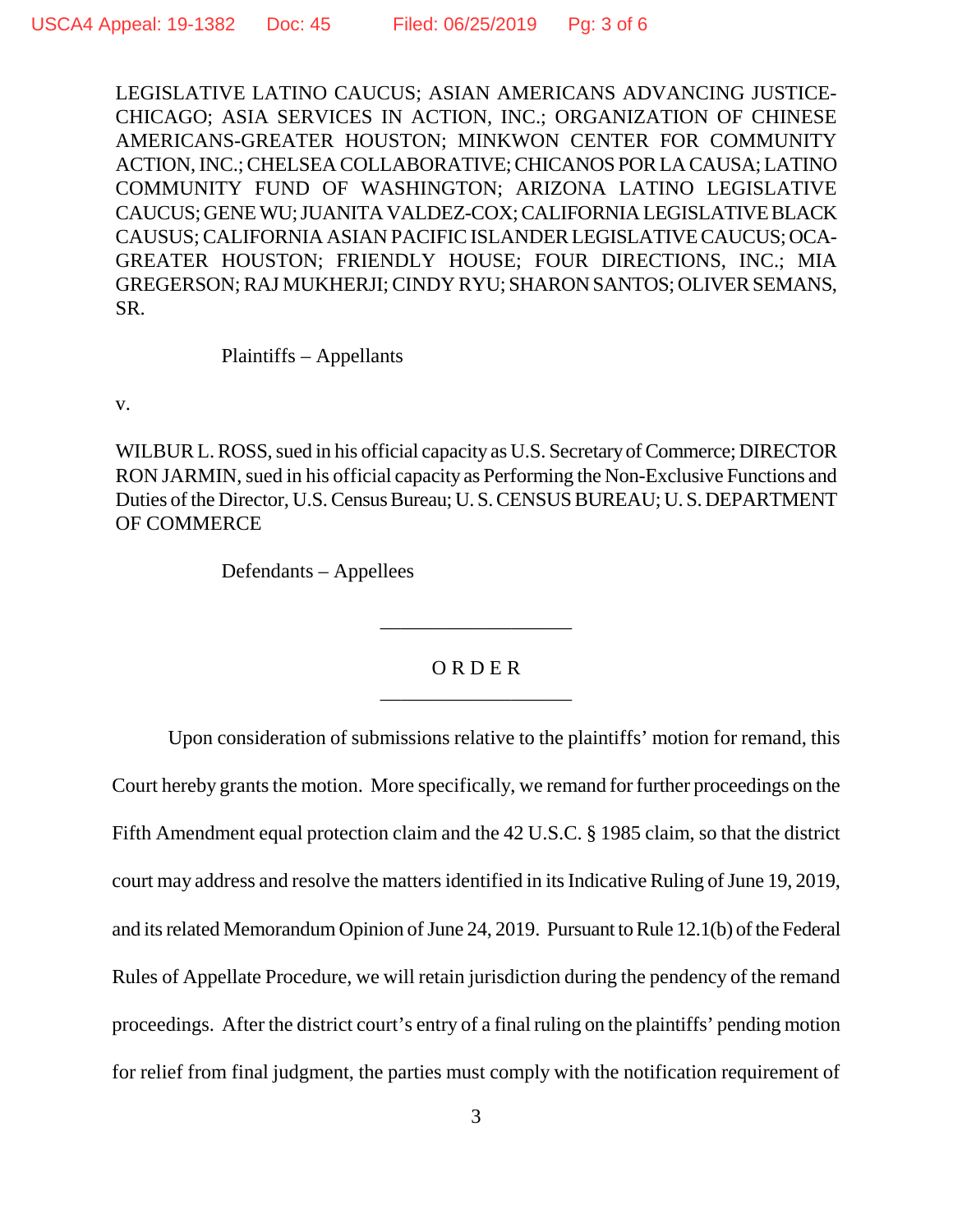Rule 12.1(b).

Entered at the direction of Judge King with the concurrence of Judge Wynn. Judge Wynn filed a separate concurring statement. Judge Agee voted to deny the motion for remand.

For the Court

/s/ Patricia S. Connor, Clerk

WYNN, J., concurring:

I concur in the Court's decision to remand this case for further proceedings on the Fifth Amendment equal protection claim and the 42 U.S.C. § 1985 claim, so that the district court may address and resolve matters identified in its Indicative Ruling and related Memorandum Opinion.

In addressing and resolving those matters, the district court should keep in mind that "discriminatory intent *need not be proved by direct evidence." Rogers v. Lodge*, 458 U.S. 613, 618 (1982) (emphasis added). Instead, when deciding whether discriminatory intent motivates a facially neutral law, courts undertake a "sensitive inquiry into such circumstantial and direct evidence of intent as may be available." *Village of Arlington Heights v. Metro. Housing Dev. Corp.*, 429 U.S. 252, 266 (1977) (emphasis added). Therefore, "necessarily," an "invidious discriminatory purpose may often be *inferred* from the totality of the relevant facts, including the fact, if it is true, that the law bears more heavily on one race than another." *Washington v. Davis*, 426 U.S. 229, 242 (1976) (emphasis added). To that end, even in the absence of direct evidence of invidious discriminatory intent, this Court and other courts have found such intent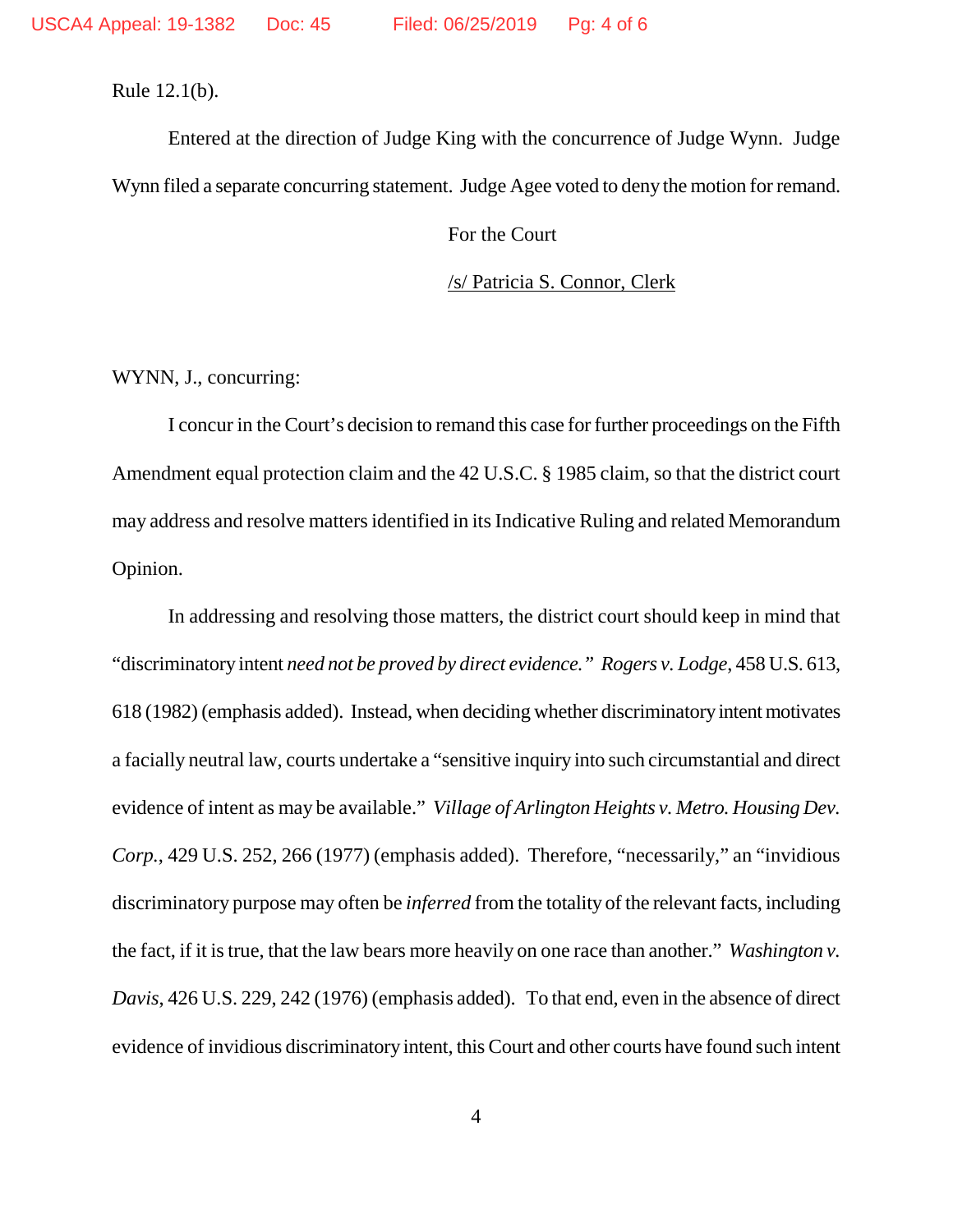when, for example, a governmental decisionmaker was aware that an action was likely to disproportionately impact a minority group, the decisionmaker declined to impose ameliorative measures to minimize the likely disproportionate impact, the decisionmaker's process for deciding to take the action deviated from standard practice, and the decisionmaker provided pretextual reasons for taking the action. *See N.C. State Conference of NAACP v. McCrory*, 831 F.3d 204, 221 (4th Cir. 2016); *Veasey v. Abbott*, 830 F.3d 216, 235 (5th Cir. 2016) (en banc); *United States v. Yonkers Bd. of Ed.*, 837 F.2d 1181, 1229–30 (2d Cir. 1987).

It may be prudent upon remand, for the district court to consider whether it is appropriate for the district court to preliminarily enjoin the Government from placing the citizenship question on the 2020 Census questionnaire pending the district court's and this Court's final review of Plaintiffs' equal protection and Section 1985 claims. Although U.S. Census Bureau Chief Scientist Dr. John Abowd testified that "the final date for locking down the content of the census questionnaire is October 31, 2019," J.A. 771, the Government's briefing has repeatedly represented to this Court and the Supreme Court that the 2020 Census questionnaire must be finalized by this Sunday, June 30, 2019. Thus, if the district court does not anticipate deciding this case until after June 30, 2019 (which appears highly likely, given that the district court has indicated it plans to reopen discovery and order an evidentiary hearing), a preliminary injunction may be necessary to prevent the printing of the Census questionnaire from, at least from the Government's perspective, rendering the case moot.

In any event, I believe that the district court should expeditiously address Plaintiffs' equal protection and Section 1985 claims to prevent unduly interfering with the preparation of